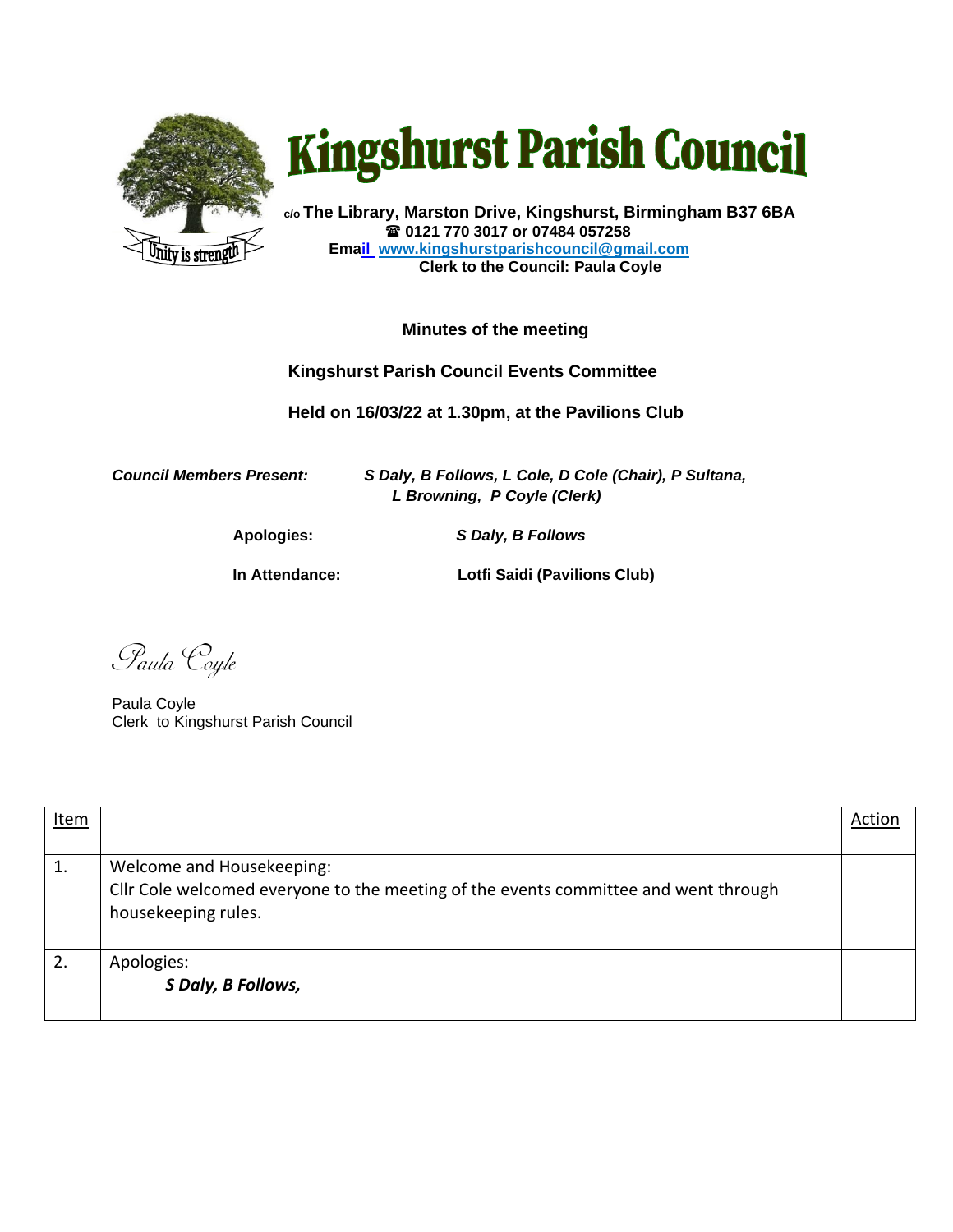| 3.  | Clerk went through the Events Manual. Health and safety procedures. Roles , Safeguarding and<br>Security issues were discussed                                                        | Agreed       |
|-----|---------------------------------------------------------------------------------------------------------------------------------------------------------------------------------------|--------------|
| 3.1 | Roles and responsibilities have been assigned                                                                                                                                         | DC           |
| 3.2 | CIIr Cole will brief all Councilors at the commonwealth meeting, to be held this evening                                                                                              | Clerk        |
| 3.3 | All policies and liability insurance to be in place                                                                                                                                   | <b>Clerk</b> |
| 4.  | <b>Public meeting Feedback</b>                                                                                                                                                        |              |
| 4.1 | Successful Public meeting, lots of representation from the public, schools and community<br>groups                                                                                    | <b>KPC</b>   |
| 4.2 | Lee, went through the suggestion from the community, KPC will be implementing some of the<br>suggestions, within the 4-day event                                                      | Agreed       |
| 4.3 | JHN schools have asked to be involved as part of their history project. Clerk to book a meeting<br>in with the school                                                                 | Agreed       |
| 4.4 | To involve all the Local community Groups and Churches and community Police. All to have a<br>participating role.                                                                     |              |
| 5.  | Thursday 3rd June The lighting of the beacon Ceremony                                                                                                                                 |              |
| 5.1 | Official event for the Parish Council, 1,500 beacons will be lit at the same time across the<br>country and the Commonwealth. KPC will be acknowledged on the queen's roll of honors. | Agreed       |
| 5.2 | KPC will have to arrange for a piper, bugler, a choir, Army cadets, and Girls Brigade.<br>https://www.queensjubileebeacons.com/                                                       | Clerk        |
| 5.3 | Solihull Mayor's attendance Sunday 5th June, to give out the competition prizes<br>Mayor has been Provisionally booked Cllr Cole Confirm Mayor attendance May 22                      | <b>DC</b>    |
|     |                                                                                                                                                                                       |              |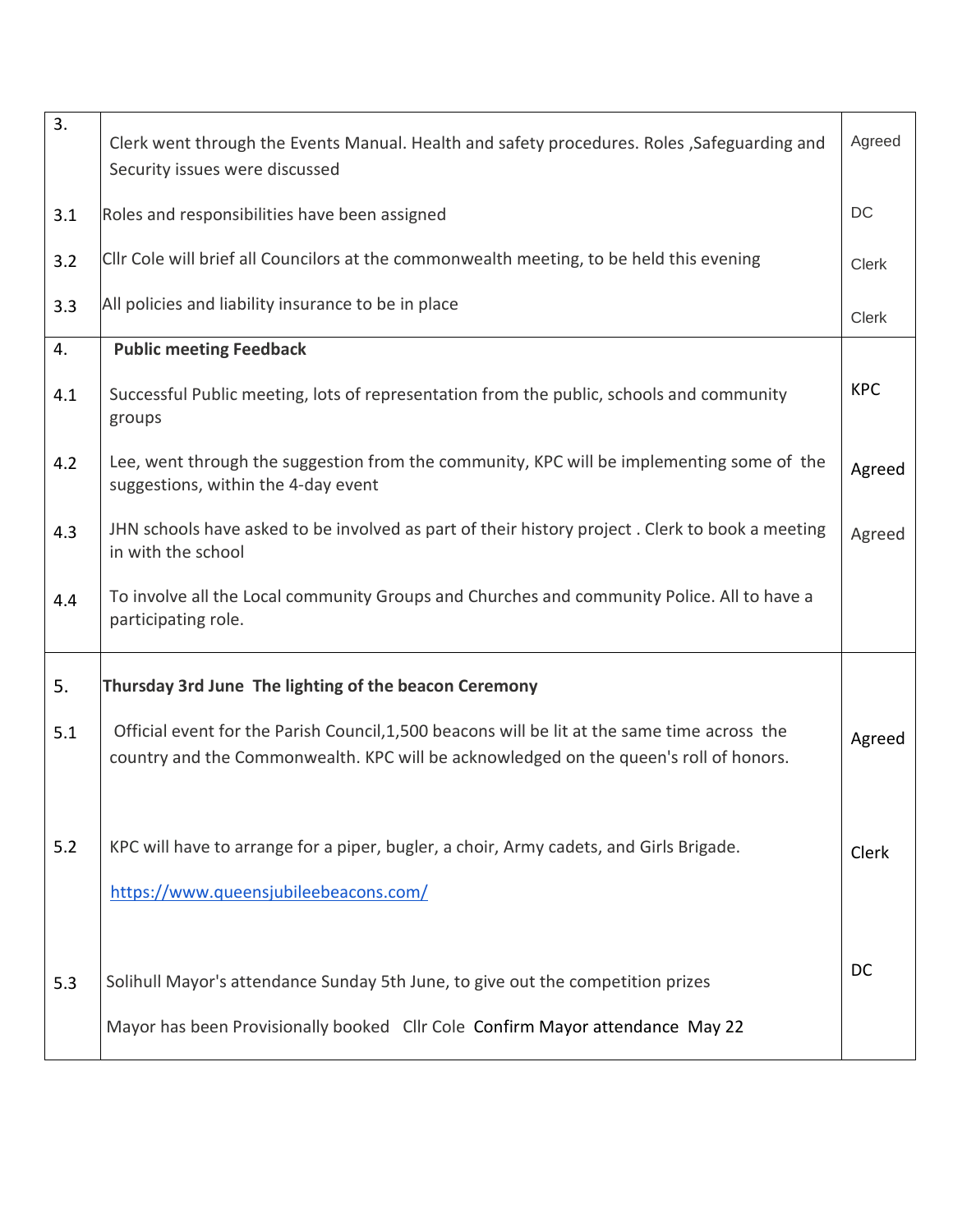| 6.             | Suggestions to hire for jubilee celebration                                                                                                                               |                    |
|----------------|---------------------------------------------------------------------------------------------------------------------------------------------------------------------------|--------------------|
| 6.1            | Inflatables, children's characters, Face Painter, Children's entertainers, DJ Workshop, Bird<br>show on Sunday 5th June 22. All the entertainment is provisionally booked | <b>Clerk</b>       |
|                | Arts and craft stall, and Community tester sports                                                                                                                         | Clerk              |
| 6.2            | Pavilion will hire DJ for event                                                                                                                                           | Agreed             |
| $\overline{7}$ | <b>Sunday The big lunch</b>                                                                                                                                               |                    |
|                | The big Lunch is for everyone, it's a simple way to bring people from different generations,<br>backgrounds and cultures together through shared food and conversation.   |                    |
| 7.1            | To involve connections church, and other food outlets, P/S will ask Indian restaurant to be<br>involved                                                                   | <b>PS</b>          |
|                | Community to bring picnic                                                                                                                                                 |                    |
| 8.             | <b>Budget</b>                                                                                                                                                             |                    |
| 8.1<br>8.2     | To agree budget for queen's jubilee,                                                                                                                                      | Clerk<br><b>DC</b> |
| 8.3            | To agree budget for Beacon ceremony<br>To be put on the Finance agenda.                                                                                                   | JK                 |
| 8.4            | To have provisional budget for school involvement                                                                                                                         | Agreed             |
| 9.             | <b>Advertising</b>                                                                                                                                                        |                    |
| 9.1            | Advertise this event with flyers, Lee will draft up the flyer.                                                                                                            | <b>LB</b>          |
|                | Clerk and Lee, will do the promotional work<br>School competitions, local competitions, street competitions                                                               |                    |
| 9.2            | The Library to be involved                                                                                                                                                |                    |
| 9.3            | CIIr Cole will ask Alvin, Marcus, to let their schools know about the online competitions                                                                                 | DC                 |